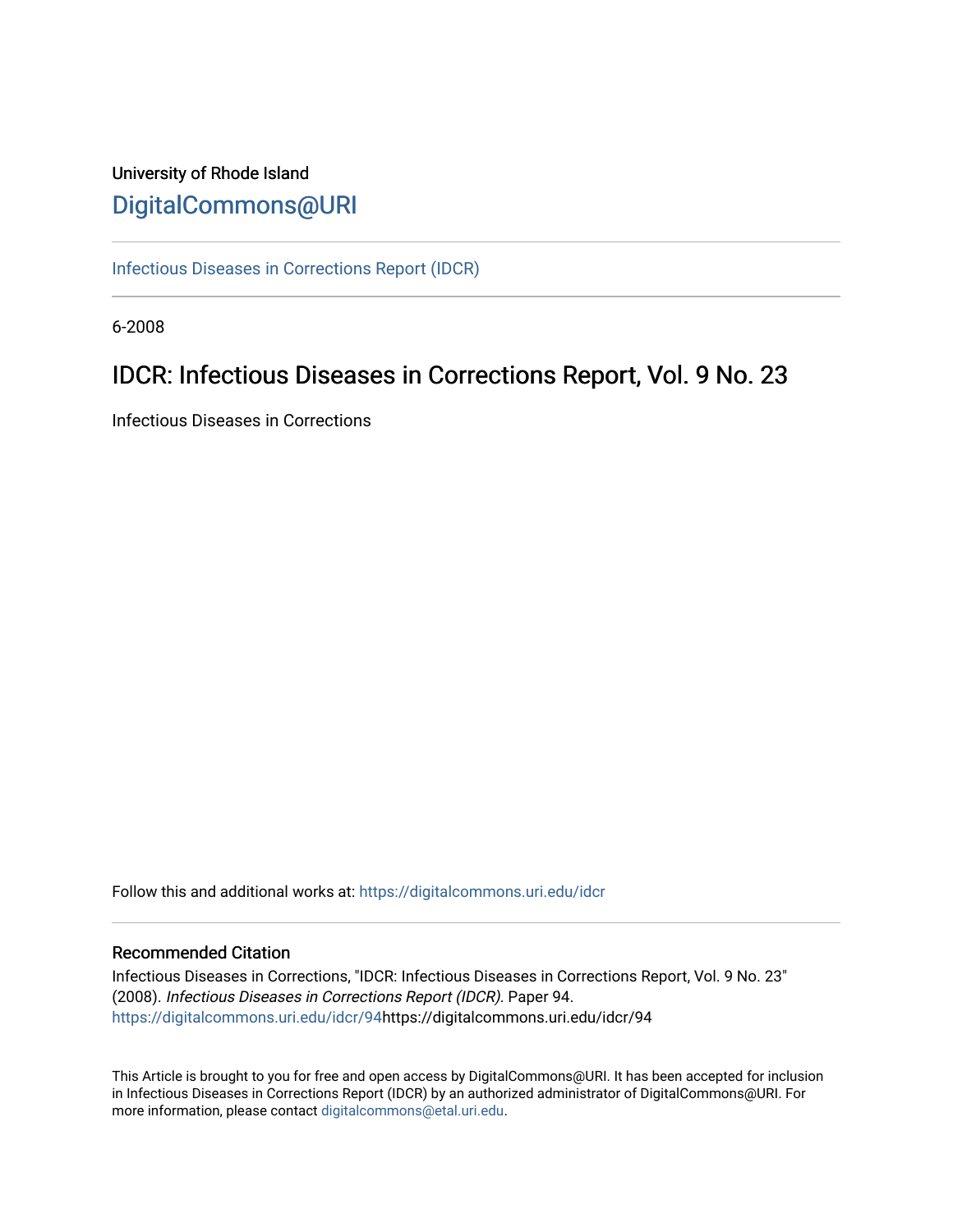

**FORMERLY HEPP Report**

June 2008 Vol. 9, Issue 23

Release Date: June 1, 2008

End Date: June 30, 2009

# **INFECTIOUS DISEASES IN CORRECTIONS REPORT**

**JOINTLY SPONSORED BY NOVA SOUTHEASTERN UNIVERSITY HEALTH PROFESSIONS DIVISION**

# **ABOUT IDCR**

**IDCR** 

*IDCR, a forum for correctional problem solving, targets correctional* outreach workers, and case man-<br>agers. Published monthly and dis-<br>tributed by fax and email, IDCR is *ACCME accredited and free of charge. Since its founding in 1998, IDCR has served as an important resource for correctional health care providers by offering the newest and most relevant information on the management and treatment of infectious diseases within the correctional setting.*

*Continuing medical education credits are provided by Nova Southeastern University Health Professions Division. This publication is jointly sponsored by IDCR and NSU. This activity has been planned and implemented in accordance with the Essential Areas and Policies of the Accreditation Council for Continuing Medical Education through the joint sponsorship of NSU and IDCR. NSU is accredited by the ACCME to provide continuing medical education for physicians.*

*Nova Southeastern University (NSU) Health Professions Division designates this educational activity for a maximum of 1 AMA PRA Category 1 Credit™.The target audience for this educational program is physicians.*

**COMMERCIAL SUPPORTERS** None

> **MANAGING EDITOR** Elizabeth Closson

**Disclosures:** Community Advisory Board, Tibotec Therapeutics

> **LAYOUT** Jose Colon *Corrections.com* **Disclosures:** Nothing to disclose

*IDCR*

#### **DISTRIBUTION** *Corrections.com*

**Disclosures:** Nothing to disclose

# **CONTROL OF VIRAL GASTROENTERITIS WITHIN JAILS AND PRISONS**

- **Main Article - Table 1:** Reported and estimated illnesses, frequency of food-borne transmission, and hospitalizations for known food-borne pathogens, United States- 2004
- **Main Article - Table 2:** The Kaplan Criteria for determining whether an outbreak of gastroenteritis is of viral origin
- **Table 3:** Sample Case Log of Residents and Staff with Acute Gastrointestinal Illness
- **101:** Preparation of Bleach Disinfectant Solutions

## **OBJECTIVES**

- The learner will be able to describe the epidemiology, п. transmission, symptoms, and signs of noroviruses.
- The learner will be able to explain the most effective norovirus infection control and containment methods.
- The learner will be able to discuss useful ways to educate inmates, health care professionals, and administrative staff on the prevention and containment of noroviruses.

# **DISCLOSURES AND CREDENTIALS:**

#### **EXECUTIVE EDITOR**

**Anne S. De Groot, MD** *Associate Professor of Medicine (Adjunct) The Warren Alpert Medical School of Brown University*

**Disclosures:** Nothing to disclose

### **CHIEF EDITOR**

**Joseph Bick, MD** *Chief Deputy, Clinical Services California Medical Facility, California Department of Corrections and Rehabilitation*

# **Disclosures:**

Nothing to disclose

**FACULTY DISCLOSURE** In accordance with the Accreditation Council for Continuing Medical Education Standards for Commercial Support, the faculty for this activity have been asked to complete Conflict of Interest Disclosure forms.

**DEPUTY EDITORS David A. Wohl, MD** *Associate Professor of Medicine University of North Carolina AIDS Clinical Research Unit*

Gilead Sciences, Inc., Tibotec Therapeutics, Roche Pharmaceuticals, Merck & Co., Boehringer-Ingelheim, Bristol-Myers Sqibb.

#### **Renee Ridzon, MD**

*HIV, TB, Reproductive Health Bill & Melinda Gates Foundation*

Nothing to disclose

#### **DISCLOSURES: MAIN ARTICLE**

**Joseph Bick, MD** Chief Deputy, Clinical Services<br>California Medical Facility,<br>California Department of Corrections<br>and Rehabilitation

**Disclosures:** Nothing to disclose

The purpose of this monograph is to increase the knowledge of physicians in correctional systems regarding strategies for the prevention, containment, and treatment of noroviruses. **Purpose Statement**

#### **Instructions for Credit**

To obtain credit read the Main Article, Table 1, Table 2, Table 3, and 101 sections of the monograph. When completed with these items, complete the post test and evaluation on the last page of the monograph. You must receive a test score of at least 75% and respond to all evaluation questions to receive a certificate. Mail or fax the post test and evaluation to:

**IDCR** 146 Clifford Street Providence, RI 02903

or fax it to (401)272-7562



Go to www.AAHIVM.org to learn about membership, continuing education and the new partnership with IDCR

**Disclosures:** Abbott Laboraties,

*Senior Program Officer*

**Disclosures:**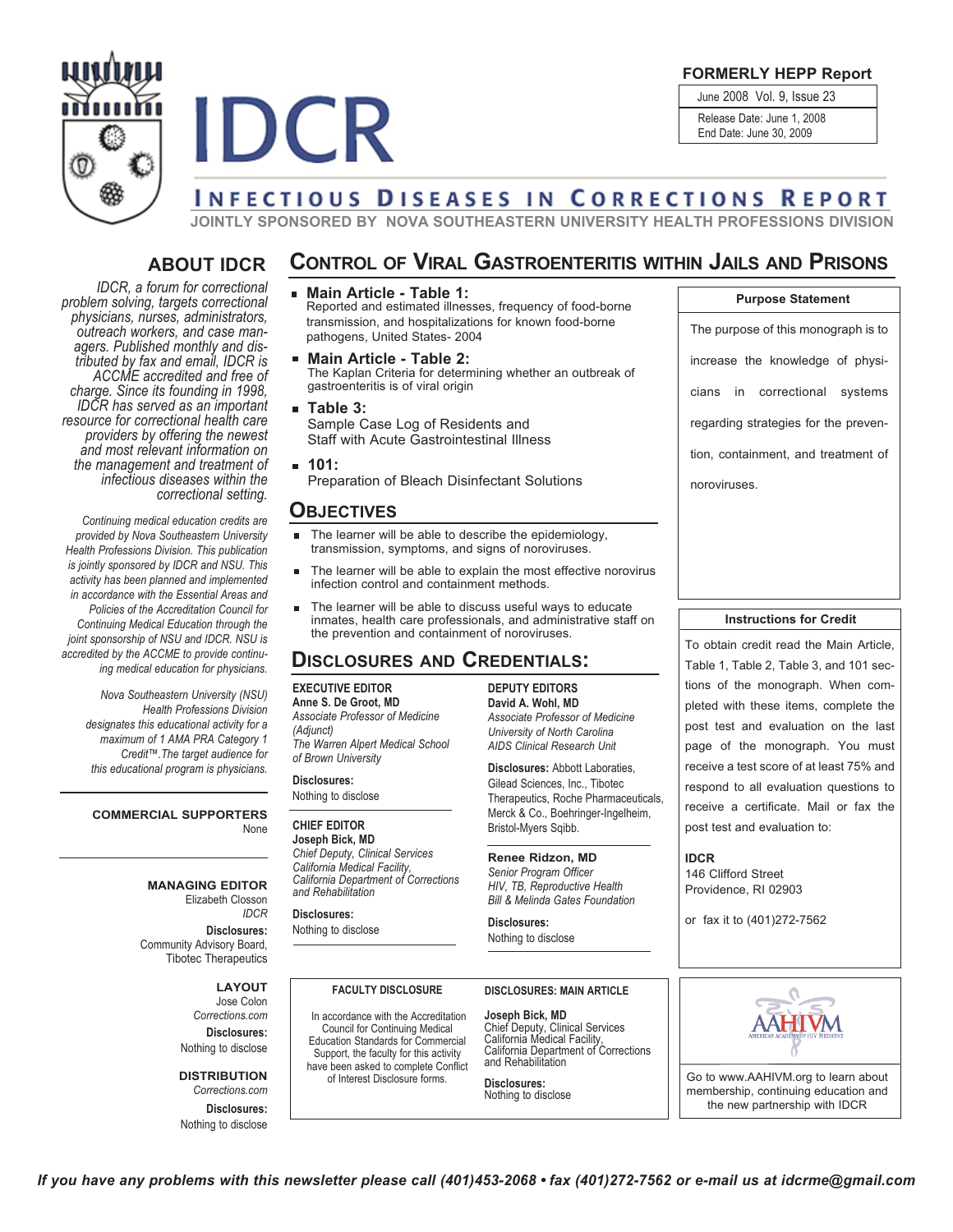# **CONTROL OF VIRAL GASTROENTERITIS WITHIN JAILS AND PRISONS**

**Joseph Bick, MD** Chief Deputy, Clinical Services California Medical Facility, California Department of Corrections and Rehabilitation

#### **Disclosures:** Nothing to disclose

#### **Introduction**

The noroviruses are a group of related virus-<br>es in the Caliciviridae family. The name "norovirus" comes from the first identified member of this group, which was isolated from diarrheal stools in 1972 during an outbreak of gastroenteritis in an elementary school in Norwalk, Ohio. Subsequently, noroviruses have been identified as the most common cause of gastroenteritis in the U.S. Noroviruses cause an estimated <sup>23</sup> million cases of gastroenteritis each year in the U.S., more cases than are caused by all other viral, bacterial, and parasitic agents combined. Although noroviruses circulate year-round, epidemics are most commonly recognized in the winter and early spring.

Outbreaks of gastroenteritis due to noroviruses are especially common in congregate living environments such as hospitals, long term care facilities, military barracks, summer camps, and cruise ships. More recently, noroviruses have been identified as the cause<br>of gastroenteritis outbreaks in jails, prisons, and detention facilities. Norovirus outbreaks have the potential for significant morbidity, occasional mortality, and disruption in the routine operation of correctional facilities. This article provides recommendations to assist medical and custody personnel in the diagnosis, treatment, and containment of gastroenteritis outbreaks in the correctional setting.

#### **Epidemiology**

There are approximately 267,000,000 episodes of diarrhea among adults in the U.S. each year, resulting in an estimated 612,000 hospitalizations and 3,000 deaths.1 An etiologic agent is identified in less than 10% of these cases of diarrhea, and most persons with acute diarrhea do not seek medical care as a result of their illness. The very young, the elderly, and the immunocompromised are most affected by these illnesses.

Little has been published on the frequency and etiology of diarrheal illness among the incarcerated. Inmates often store food in their cells or dorms for later consumption, and do

# **LETTER FROM THE EDITOR**

#### **Dear Correctional Colleagues,**

Each year, over 30 million cases of infectious diarrhea are diagnosed in the United States. The overwhelming majority of these illnesses are due to viral pathogens, of which noroviruses are the most common. Gastroenteritis outbreaks due to noroviruses have been reported in numerous settings, including schools, day care, restaurants, military barracks, and cruise ships. More recently, norovirus outbreaks have been diagnosed in correctional facilities.

Jails and prisons are perfect settings for the incubation and propagation of viral gastroenteritis. In many ways, correctional facilities are functionally very similar to large cruise ships. Both house hundreds if not thousands of transient residents and employees, and in both settings the residents utilize a common source for food, water, and laundry. Eating is the main recreational activity for both inmates and cruise ship passengers, and neither inmates nor cruise ship passengers can depart their vessel at will.

One important difference complicating gastroenteritis outbreaks in the correctional setting is that in most jails and prisons, inmates perform much of the essential work including culinary, housekeeping, grounds keeping, painting, and building maintenance. When a contagious disease outbreak such as viral gastroenteritis hits a correctional institution, the sudden loss of large numbers of critical workers can severely impact day-to-day operations. Clearly, a prompt and effective infection control response to contagious disease outbreaks is essential for both public health and institutional safety and security.

This month's issue of *IDCR* provides useful information and recommendations regarding the diagnosis and management of viral gastroenteritis in a correctional setting. It is our hope that by preparing in advance, you, our correctional colleagues, will be better prepared to respond if /when your facility is impacted by a gastroenteritis outbreak. As always, we welcome your feedback on this and every issue, and encourage your recommendations regarding future infectious diseases topics of interest.

Sincerely,

**Joseph Bick, MD** Health Care Manager Chief Deputy, Clinical Services California Medical Facility California Department of Corrections and Rehabilitation

not usually have access to refrigeration or cooking appliances. Perishable food stuffs troenteritis. In non-incarcerated institutional settings, toxins and over 200 different bacteria, viruses, fungi, and parasites have been<br>identified as the source of diarrheal outbreaks. identified as the source of diarrheal outbreaks. Contaminated foods that have been linked to diarrheal illness include pork<sup>2</sup>, chicken<sup>3</sup>, ground beef<sup>4</sup>, milk<sup>5</sup>, unpasteurized apple cider<sup>6-7</sup>, spinach<sup>8</sup>, eggs<sup>9</sup>, raspberries<sup>10</sup>, onions<sup>11</sup>, raw nuts<sup>12</sup>, cantaloupe<sup>13</sup>, tomatoes14, soft cheeses15, and shellfish.16 **Table <sup>1</sup>** details the estimated total number of cases, frequency of food-borne transmission, and hospitalizations for the most common causes of infectious organisms that can cause diarrhea in the U.S..

#### **Signs and symptoms of noroviruses**

The incubation period for norovirus following infection is 12-48 hours. In healthy adults, clinical signs and symptoms are generally mild band of short duration, usually 12-60 hours.<br>The illness can be more severe in the elderly<br>and others who have compromised immunity. Rarely, severe dehydration due to norovirus can be fatal. There are no known long-term sequelae that result from norovirus infection. Most of those who become ill experience the sudden onset of nausea, vomiting, abdominal cramps, and diarrhea. Constitutional sympchills, and myalgias are common. Patients may experience only vomiting, commonly referred to as winter vomiting disease.<sup>17</sup> Diarrhea due to norovirus is usually watery, After recovery from illness due to norovirus, individuals generally experience short-lived immunity from recurrent illness and are therefore susceptible to repeated infection and dis- ease within <sup>6</sup> months.

#### **Transmission**

Viral gastroenteritis can be introduced into a<br>jail or prison by employees, visitors, volunteers, or inmates who are transferred into the facility. Less frequently, the virus can enter a<br>facility in contaminated food or water. Norovirus is excreted in the stool of infected<br>persons, and can be shed from those who do not become clinically ill. Excretion of virus precedes clinical illness and can persist for more than a week after symptoms resolve.<sup>18-20</sup> Noroviruses are readily spread from person to person, by fomites, and from contaminated environmental surfaces. The major route of transmission is person to person (fecal-oral) via hands contaminated with feces or emesis.<br>Norovirus is characterized by both a low infec-Norovirus is characterized by both a low infec-<br>tious dose (<100 viral particles) and a high attack rate among exposed persons.<sup>21</sup> The prolonged shedding of virus in the stool of asymptomatic persons increases the likelihood of transmission by infected food handlers. Noroviruses can survive temperature extremes from freezing to 140 F, and resists killing by numerous disinfectants including relatively high levels of chlorine.<sup>22</sup>

#### **Diagnosis**

The first and most important step in the diag- nosis of gastroenteritis is to remain vigilant, especially when norovirus is known to be circulating in the outside community. Once viral gastroenteritis is suspected, a rapid definitive diagnosis of the causative agent will help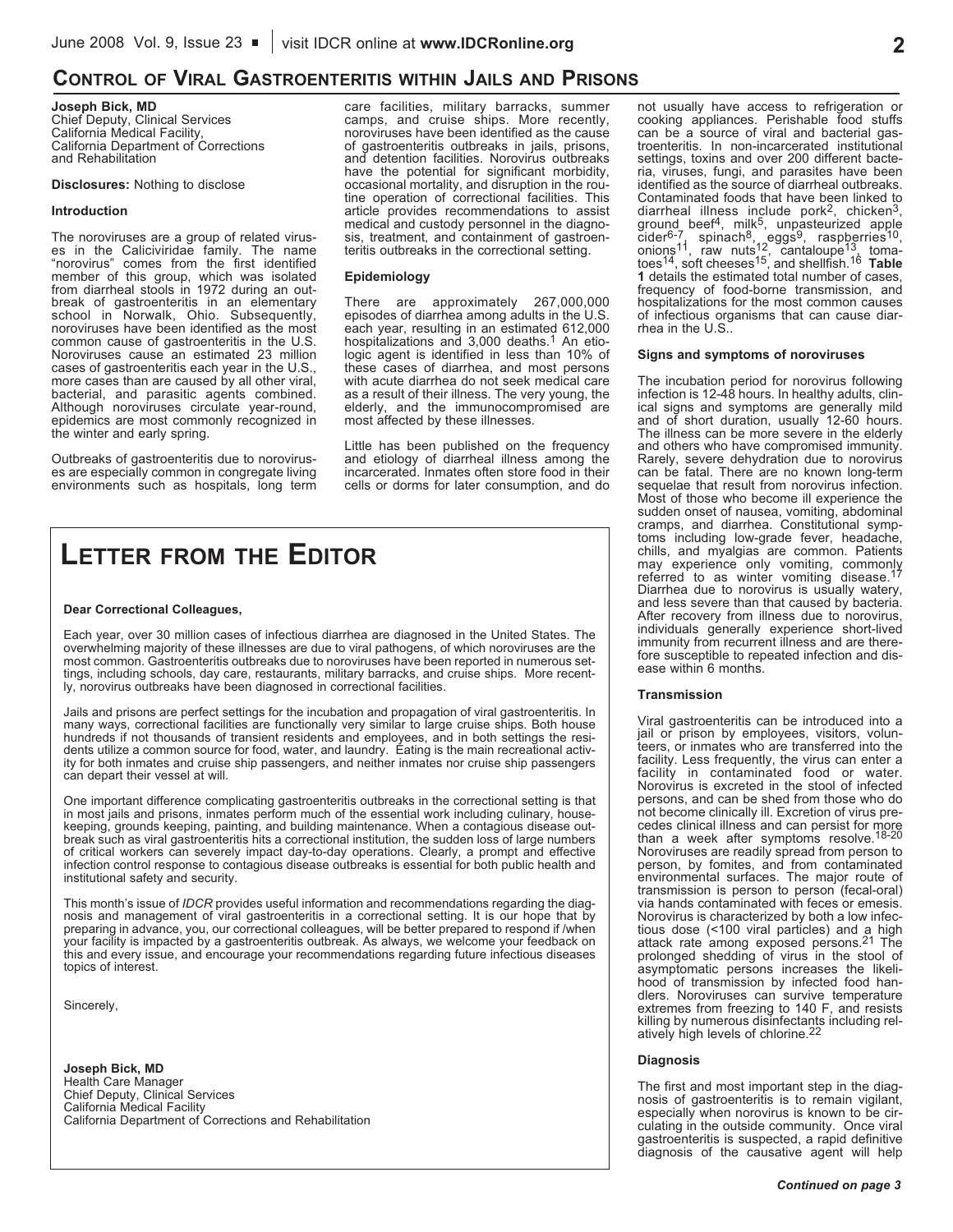#### **CONTROL OF VIRAL GASTROENTERITIS...** *(continued from page 2)*

guide strategies for infection control and con-<br>tainment. An outbreak should be suspected if > 2 inmates and/or employees concurrently develop nausea, vomiting, and diarrhea. The coexistence of vomiting and diarrhea is a useful clue to the presence of norovirus.

During a suspected outbreak, fresh stool should be collected from six to twelve persons. In addition to testing specimens for norovirus, stool should be cultured for campylobacter, salmonella, and shigella. If the stool is bloody, it should also be tested for E. coli 0157:H7. Noroviruses cannot be cultured.<br>Options for diagnosis include direct visualization of viruses by electron microscopy (EM), enzyme-linked immunosorbent assays (EIA) for detection of virus in stool, the serologic detection of a fourfold increase of specific antibodies in acute- and convalescent-phase blood samples, and the use of reverse-tran-<br>scription polymerase reaction (RT-PCR).<sup>22-25</sup> Because most adults have been infected with norovirus at some point, the simple presence of IgG antibody to norovirus is not useful in terms of making a diagnosis. Serologic diagnosis, therefore, requires detecting either<br>virus-specific IgM antibodies or rising antibody titers in paired acute and convalescent blood samples. The time lag involved in the development of antibodies further limits the usefulness of serological diagnosis. Currently available EIAs are insufficiently sensitive and specific to justify more widespread use at this time. RT-PCR has significantly improved the ability to rapidly and accurately diagnose<br>norovirus as the cause of gastroenteritis outbreaks. Most state public health laboratories<br>can test stool, emesis, rectal swabs, and environmental swabs for noroviruses utilizing RT-PCR. Norovirus can be identified from stool specimens taken between 2 and 7 days after onset of symptoms. Once the presence of norovirus has been confirmed within <sup>a</sup> facility, additional cases can be diagnosed with sufficient accuracy utilizing clinical criteria. One such definition, the Kaplan criteria, is quite specific for viral gastroenteritis (**see Table 2**).26

#### **Treatment**

There are no specific antiviral therapies for norovirus, and in most cases, oral re-hydranorovirus, and in most cases, oral re-hydra-<br>ition is sufficient. Occasionally, anti-emetics, intravenous fluids, and/or electrolyte replacement therapy is necessary.

#### **Infection control and containment**

In the absence of prompt, thorough infection control measures, norovirus can circulate within an institution for an extended period of time. Managing an institutional outbreak of any contagious illness requires close collabo-<br>ration between medical and custody staff. During an outbreak of gastroenteritis, movement of inmates should be restricted as much<br>as possible. Even those who are not symptomatic may be incubating the virus, and can spread the illness to others. Movement in and out of the impacted housing units should be limited. Viral gastroenteritis is more likely to be spread in congregate settings. For this reason, strong consideration should be given to temporarily suspending indoor group activities vices. Inmates who are experiencing nausea and/or vomiting should be confined to quarters until they have been asymptomatic for at least 48 hours. Likewise, employees who are

ill should be encouraged to stay away from the worksite until they have been without symptoms for at least 48 hours. Sick inmates should be fed in their cell, dorm, or housing unit.

If possible, well inmates should eat in groups by unit. The placement of alcohol-based hand cleansers at the beginning of feeding lines should be considered. Dining areas should be cleaned and then wiped with bleach solution between seatings.

Local operating procedures (LOPs) should facilitate the closing of dormitories, yards, or entire facilities to incoming inmates during<br>outbreaks of gastroenteritis and other communicable infectious disease such as varicel-<br>la, tuberculosis, or scabies. Movement within the institution should also be limited as much as possible. This includes bed moves, visiting, religious meetings, mental health groups, art and music programs, hobby shop, and inmate canteen. All non-essential inmate work should be temporarily suspended. The only inmates who should be allowed to work are those who<br>have been symptom free for at least 48 hours. Food handlers should be monitored to ensure. that they perform frequent hand hygiene and appropriately use gloves. LOPs should also provide for the rapid screening and clearance place to allow for the identification on short notice of alternate workers for food handling, laundry, and essential functions.

#### **Housecleaning and hand hygiene**

During outbreaks of gastroenteritis, employ- ees and inmates should be regularly reminded about the importance of frequent hand washing. Routine housecleaning efforts should be intensified, including the cleaning of walls, floors, table tops, handrails, sinks, toirestrooms, dining facilities, and showers. In addition to environmental surfaces, medical and custodial equipment such as blood pres- sure cuffs, stethoscopes, and restraint gear should be routinely sanitized. Rapid response fect spills of body fluids such as feces or vomit, especially in common areas. The body fluid should be removed, and the area disin-<br>fected by the application of a bleach solution for a minimum of ten minutes. After ten min-<br>utes, the excess solution should be wiped up. Mop buckets should be disinfected and mop heads cleaned or discarded after each<br>episode of cleaning up a contaminated spill. Mops and other cleaning materials that are<br>used for cleaning up spills should not be reused for routine cleaning in other areas. All<br>mop heads should be changed and either laundered or discarded at least once daily.<br>Housecleaners should utilize wear personal protective equipment to include masks, disposable gowns, and gloves.

Based upon studies of viral killing with other related calciviruses, chlorine bleach is the only disinfectant that is fully endorsed by the CDC for use against norovirus (see 101). Therefore, bleach-containing solutions should be used for surface cleaning and mopping.<br>The solution should be mixed fresh each day utilizing 1 cup of bleach to 3 gallons of water. This disinfectant solution must be changed<br>frequently to prevent dirt and organic materials from inactivating the activate disinfectants.<br>The 101 Section provides directions for mixing bleach solutions. Unfortunately, bleach is caustic and could potentially be used in an assault. Additionally, bleach can be used to change the color of inmate clothing and/or alter personal appearance by dying hair. For these reasons, it is important to work in advance with custody to develop procedures that allow for the safe use of bleach when it is legitimately necessary.

Inmates and employees should be encour- aged to frequently wash their hands with soap and water, or an alcohol-based hand rub. Healthy inmates should be allowed access to the showers first, followed by those inmates who are ill. Showers should be cleaned and disinfected with bleach solution after being used by sick inmates.

#### **Education and communication**

Educational efforts should be directed at inmates, employees, visitors, volunteers, and the public. The use of multiple teaching methods including handouts, overheads, in-house cable television channels, and posters is encouraged. Inmate peer educators can be a valuable resource, as can inmate advisory counsels, inmate family groups, and labor vided in multiple languages, and be written to accommodate those with low levels of literacy. Daily briefings should be provided to key medical and custody stakeholders. The public<br>information officer should be prepared to communicate with the media and the surrounding community if called upon to do so.

#### **Tracking the outbreak**

Tracking of all individuals (inmates and employees) greetly facilitates of viral gastroenteritis and other communicable conditions. Each day, a list should be updated with essential information to include at least the inmate name, number, housing, date symptoms began and<br>ended, date of confinement to quarters and release, date specimens collected, and results of specimens. This information should<br>be collated each day into a new updated report that can be shared with key outbreak managers (**see Table 3**). Each day, a nursing team should conduct face-to-face evaluations<br>of any inmates who are experiencing symptoms consistent with gastroenteritis. This is to include new cases and those who are conly monitor these individuals, and rapidly bring them to medical attention if they require additional medical intervention such as intra- venous fluid replacement.

#### **Conclusions**

Outbreaks of gastroenteritis commonly occur in congregate living environments such as jails and prisons. Most of these outbreaks are due to viruses, with noroviruses being the most common etiology. Gastroenteritis outmost common result in a large number of sick<br>inmates and employees, significant morbidity, and major disruption to normal programming.<br>A coordinated response involving on-site medical and custody staff, augmented as needed by local, county, and state public health resources, can be quite effective in mit-<br>igating the impacts of gastroenteritis outbreaks. Jail and prison administrators would be prudent to establish policies and procedures in advance of these outbreaks to help facilitate the best possible outcome.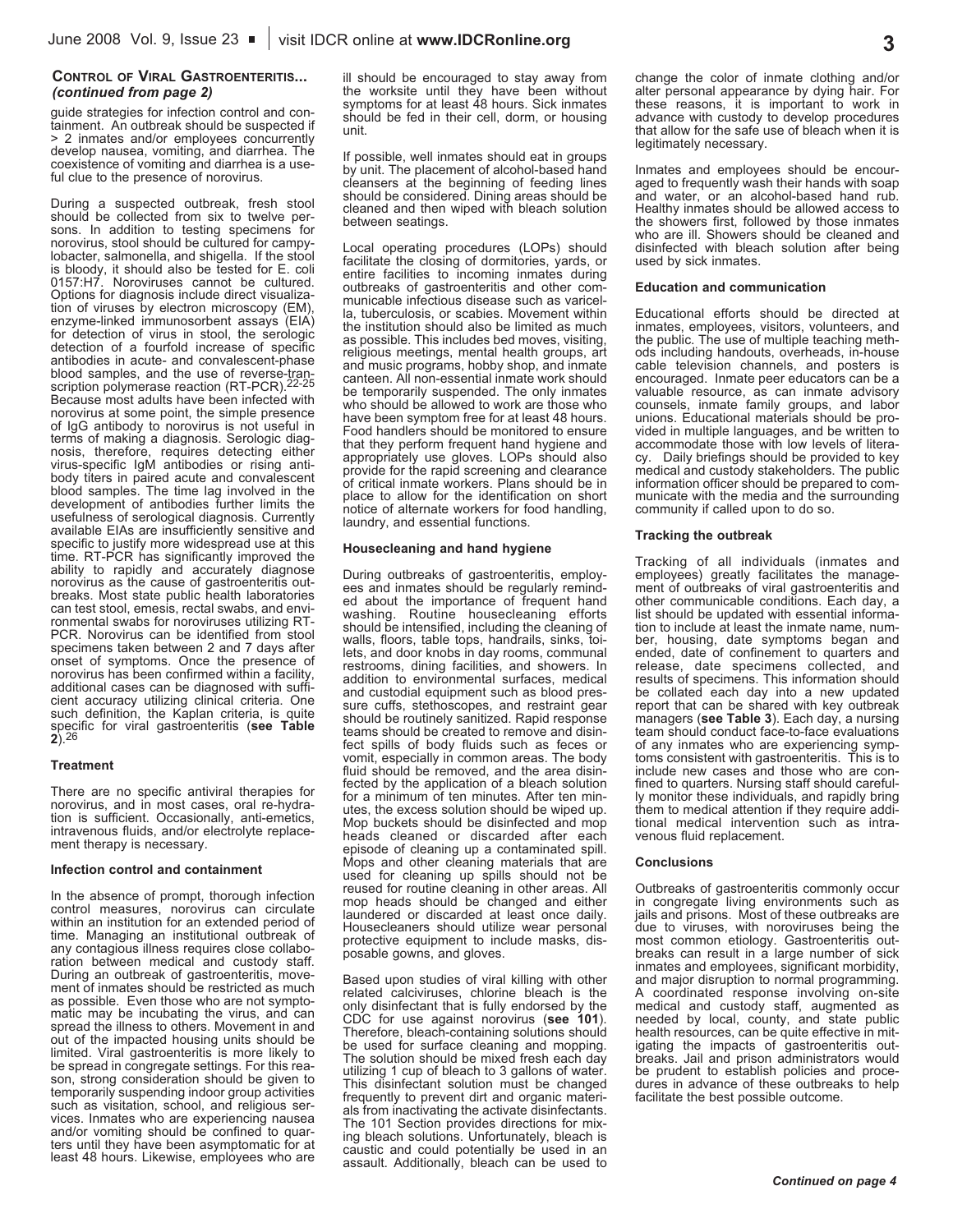**CONTROL OF VIRAL GASTROENTERITIS...** *(continued from page 3)*

## **Table 1:**

Reported and estimated illnesses, frequency of food-borne transmission, and hospitalizations for known food-borne pathogens, United States- 2004

| <b>ORGANISM</b>           | <b>ESTIMATED TOTAL CASES</b> | % FOOD-BORNE | <b>HOSPITALIZATION RATE</b> |  |  |  |  |
|---------------------------|------------------------------|--------------|-----------------------------|--|--|--|--|
| <b>VIRUSES</b>            |                              |              |                             |  |  |  |  |
| Norwalk-like viruses      | 23,000,000                   | 40           | N/A                         |  |  |  |  |
| Rotavirus                 | 3,900,000                    | $\mathbf{1}$ | N/A                         |  |  |  |  |
| Astrovirus                | 3,900,000                    | $\mathbf{1}$ | N/A                         |  |  |  |  |
| <b>Hepatitis A</b>        | 83,391                       | 5            | 0.130                       |  |  |  |  |
|                           |                              |              |                             |  |  |  |  |
| <b>BACTERIA</b>           |                              |              |                             |  |  |  |  |
| Campylobacter spp         | 2,453,926                    | 80           | 0.102                       |  |  |  |  |
| Salmonella, non-typhoidal | 1,412,498                    | 95           | 0.221                       |  |  |  |  |
| Shigella spp.             | 448,240                      | 20           | 0.139                       |  |  |  |  |
| Clostridium perfringens   | 248,520                      | 100          | 0.003                       |  |  |  |  |
| Yersinia enterocolitica   | 96,368                       | 90           | 0.242                       |  |  |  |  |
| Escherichia coli O157:H7  | 73,480                       | 85           | 0.295                       |  |  |  |  |
|                           |                              |              |                             |  |  |  |  |
| <b>PARASITES</b>          |                              |              |                             |  |  |  |  |
| Giardia lamblia           | 2,000,000                    | 10           | N/A                         |  |  |  |  |
| Cryptosporidium parvum    | 300,000                      | 10           | 0.150                       |  |  |  |  |

Source: Modified from Diagnosis and Management of Food-borne Illnesses: A Primer for Physicians and Other Health Care Professionals. MMWR 2004; 53 (No. RR-4)

# **Table 2:** The Kaplan Criteria for determining whether an outbreak of gastroenteritis is of viral origin

| Stool cultures negative for bacterial pathogens              |  |  |  |  |  |
|--------------------------------------------------------------|--|--|--|--|--|
| Mean (or median) duration of illness - 12-60 hours           |  |  |  |  |  |
| Vomiting in greater than or equal to 50 percent of cases     |  |  |  |  |  |
| Mean (or median) incubation period (if known) of 24-48 hours |  |  |  |  |  |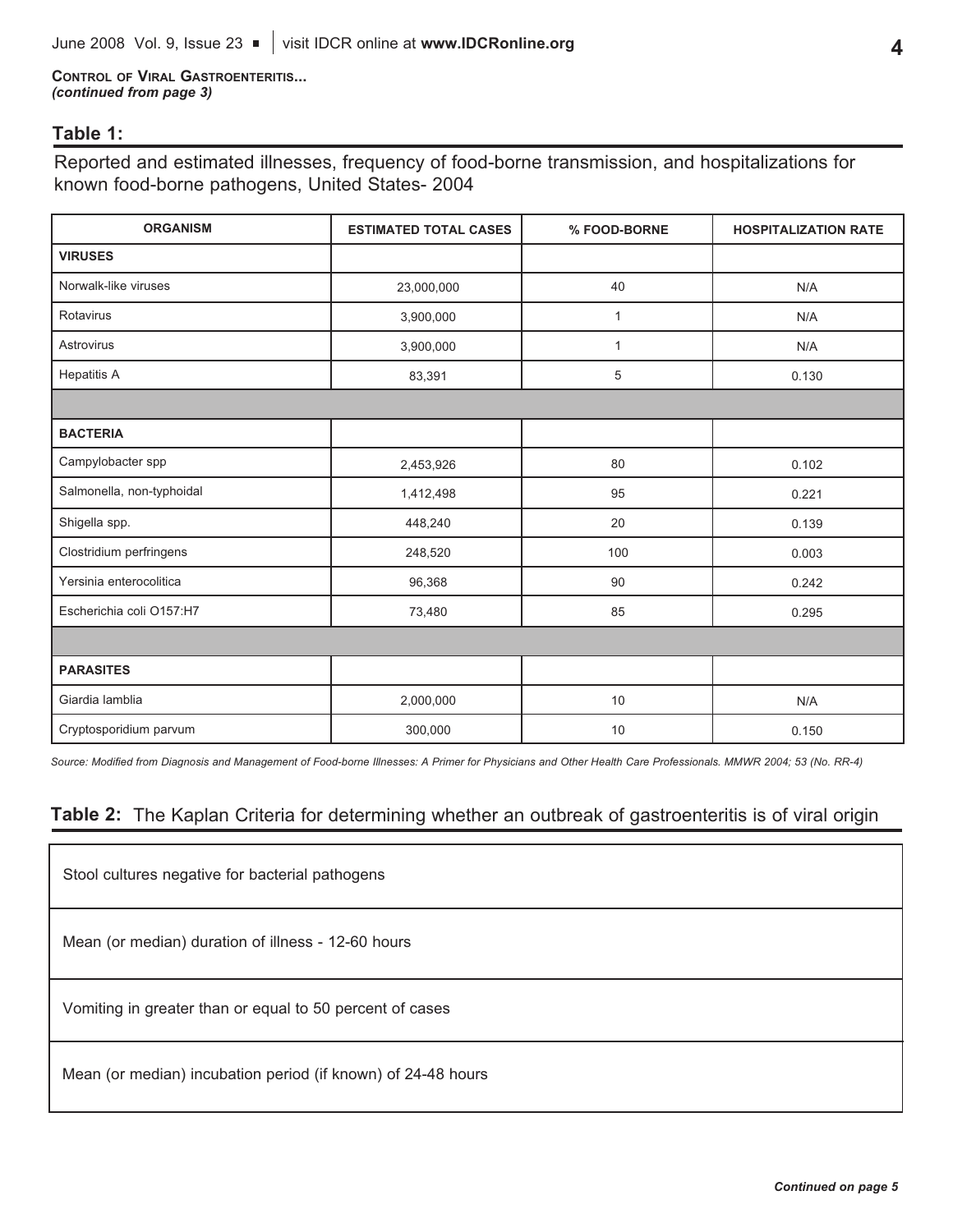#### **CONTROL OF VIRAL GASTROENTERITIS...** *(continued from page 3)*

#### *References*

*1. Mounts AW, Holman RC, Clarke MJ, et al. Trends in hospitalizations associated with gastroenteritis among adults in the United States, 1979–1995. Epidemiol Infect 1999; 123:1–8. 2. Tauxe RW, Wauters G, Goossens V, et al. Yersinia enterocolitica infections and*

pork: the missing link. Lancet 1987; 1: 1129-32<br><sup>3.</sup> Istre GR, Blaser MJ, Shillam P, et al. Campylobacter enteritis associated with under-

cooked barbequed chicken. Am J Public Health 1984; 74: 1265-7<br><sup>4.</sup> Escherischia coli O157:H7 infections associated with eating a nationally distributed *commercial brand of ground beef patties and burgers- Colorado, 1997. MMWR 1997; 46: 777-8*

*5. Headrick ML, Korangy S, Bean, N. The epidemiology of raw milk-associated foodborne disease outbreaks in the United States, 1973 through 1992. Am J Public Health 1998; 88: 1219-21*

*6. Hilborn ED, Mshar PA, Fiorentino TR, et al. An outbreak of Escherischia Coli O157:H7 infections and haemolytic uremic syndrome associated with consumption of*

unpasteurized apple cider. Epidemiol Infect 2000; 124: 31-6<br><sup>7.</sup> Outbreaks of Escherichia coli O157:H7 infection and cryptosporidiosis associated *with drinking unpasteurized apple cider-Connecticut and New York, October 1996. MMWR 1997; 46:4-8*

*8. Ongoing Multistate Outbreak of Escherichia coli serotype O157:H7 Infections associated with consumption of fresh spinach - United States. MMWR 2006; 55: 1-2*

*9. Outbreaks of Salmonella serotype enteriditis infection associated with eating raw or undercooked shell eggs- United States 1996-1998. MMWR 2000; 49: 73-9*

*10. Herwaldt BL, Ackers ML. An outbreak in 1996 of cyclosporiasis associated with imported raspberries. The Cyclospora Working Group [see comments]. N Engl J Med 1997; 336:1548-56*

*11. Hepatitis A outbreak associated with green onions at a restaurant, Monaca, Pennsylvania, 2003. MMWR 2003; 52:115-7*

*12. Outbreak of Salmonella serotype Enteritidis infections associated with raw almonds-United States and Canada, 2003-2004. MMWR Morb Mortal Wkly Rep. 2004*

*Jun 11; 53(22): 484-7 13. Multistate outbreaks of Salmonella serotype Poona infections associated with eating cantaloupe from Mexico-United States and Canada, 2000-2002. MMWR Morb*

Mortal Wkly Rep. 2002 Nov 22; 51(46): 1044-7<br><sup>14.</sup> A multistate outbreak of Salmonella enterica serotype Baildon associated with

domestic raw tomatoes. Emerg Infect Dis. 2001 Nov-Dec; 7(6): 1046-8<br><sup>15.</sup> Outbreak of listeriosis associated with homemade Mexican-style cheese-North *Carolina, October 2000-January 2001. MMWR Morb Mortal Wkly Rep. 2001 Jul 6;*

*50(26): 560-2 16. Desenclos J, Klontz KC, Wilder MH, et al. A multistate outbreak of hepatitis A* caused by the consumption of raw oysters. Am J Public Health 1991; 81: 1268-72<br><sup>17.</sup> Adler JL, Zickl R. Winter vomiting disease. J Infect Dis 1969; 119:668–73

### **RESOURCES**

**CDC's Norovirus (Viral Gastroenteritis) Website** http://www.cdc.gov/ncidod/dvrd/revb/gastro/norovirus.htm

**CDC's Norovirus in Healthcare Facilities Fact Sheet** http://www.cdc.gov/ncidod/dhqp/id\_norovirusFS.html

**Norovirus Activity --- United States, 2006—2007**

**CDC. MMWR August 24, 2007; 56(33);842-46.** http://www.cdc.gov/mmwr/preview/mmwrhtml/mm5633a2.htm

**Department of Health and Human Services 2007 Adult and Adolescent**

**Antiretroviral Treatment Guidelines** http://aidsinfo.nih.gov/Guidelines/Default.aspx?MenuItem=Guidelines

**International AIDS Society-USA Panel <sup>2006</sup> Recommendations of the Treatment for Adult HIV Infection** http://jama.ama-assn.org/cgi/content/full/296/7/827

**National HIV/AIDS Clinician's Consultation Center Warmline: National HIV Telephone Consultation Services** 1-800-933-3413 **PEPline: National Clincian's Post-Exposure Prophylaxis Hotline** 1-888-448-4911 **Perinatal Hotline: National Perinatal HIV Consultation and Referral Services** 1-888-448-8765

**CDC's Correctional Health Website** http://www.cdc.gov/correctionalhealth/

**American Correctional Health Services Organization** http://www.achsa.org/index.cfm

**American Academy of HIV Medicine** http://www.aahivm.org/

*18. Thornhill TS, Kalica AR, Wyatt RG, et al. Pattern of shedding of the Norwalk particles in stools during experimentally induced gastroenteritis in volunteers as determined*

by immune electron microscopy. J Infect Dis 1975; 132:28–34<br><sup>19.</sup> Graham DY, Jiang X, Tanaka T, et al. Norwalk virus infection of volunteers: new insights based on improved assays. J Infect Dis 1994; 170:34–43<br><sup>20.</sup> Okhuysen PC, Jiang Xi, Ye L, Johnson PC, et al. Viral shedding and fecal IgA

response after Norwalk virus infection. J Infect Dis 1995; 171:566–9<br><sup>21.</sup> Kapikian AZ, Estes MK, Chanock RM. Norwalk group of viruses. In: Fields BN, *Knipe DM, Howley PM, eds. Fields virology. 3rd ed. Philadelphia, PA: Lippincott-*

*Raven, 1996; 783–810 22. Keswick BH, Satterwhite TK, Johnson PC, et al. Inactivation of Norwalk virus in drinking water by*

*chlorine. Appl Environ Microbiol 1985; 50:261–4*

*23. Atmar RL, Estes MK. Diagnosis of noncultivatable gastroenteritis viruses, the*

human caliciviruses. Clin Micro Rev. 2001; 14(1):15-37<br><sup>24.</sup> Brinker JP, Blacklow NR, Estes MK, et al. Detection of Norwalk virus and other *genogroup 1 human caliciviruses by a monoclonal antibody, recombinant antigenbased immuno globulin M capture enzyme immunoassay. J Clin Micro. 1998;*

*36(4):1064-1069 25. Yuen LKW, Catton MG, Cox BJ, et al. Heminested multiplex reverse transcription-PCR for detection and differentiation of Norwalk-like virus genogroups 1 and 2 in fecal* samples. J Clin Microbiol. 2001; 39(7):2690-2694.<br>Samples. J Clin Microbiol. 2001; 39(7):2690-2694.<br><sup>26.</sup> Kaplan JE, Feldman R, Campbell DS, et al. The frequency of a Norwalk-like pat-

*tern of illness in outbreaks of acute gastroenteritis Am J Public Health. 1982; 72(12):1329-32*

#### *Additional Resources*

*1. CDC MMWR: Norwalk-Like Viruses" Public Consequences and Outbreak Management. June 1, 2001. Vol. 50, No RR-9.*

*http://www.cdc.gov/mmwr/preview/mmwrhtml/rr5009a1.htm*

*2. Recommendations for the Prevention and Control of Viral Gastroenteritis Outbreaks in California Long-Term Care Facilities (CDHS, October 2006) http://www.dhs.ca.gov/ps/dcdc/disb/pdf/PCofGE0900\_ms.pdf*

*3. CDC: Viral Gastroenteritis (Fact sheet in English and Spanish)*

*http://www.cdc.gov/ncidod/dvrd/revb/gastro/faq.htm]*

*4. CDC: Norovirus: Q&A*

*http://www.cdc.gov/ncidod/dvrd/revb/gastro/norovirus-qa.htm*

*5. Norovirus: Food handlers.*

*http://www.cdc.gov/ncidod/dvrd/revb/gastro/norovirus-foodhandlers.htm*

*6. Diagnosis and Management of Food-borne Illnesses: A Primer for Physicians and Other Health Care Professionals. MMWR 2004; 53 (No. RR-4)*



*Transmission electron micrograph of noroviruses. The bar = 50 nm Source: F.P. Williams, U.S. EPA*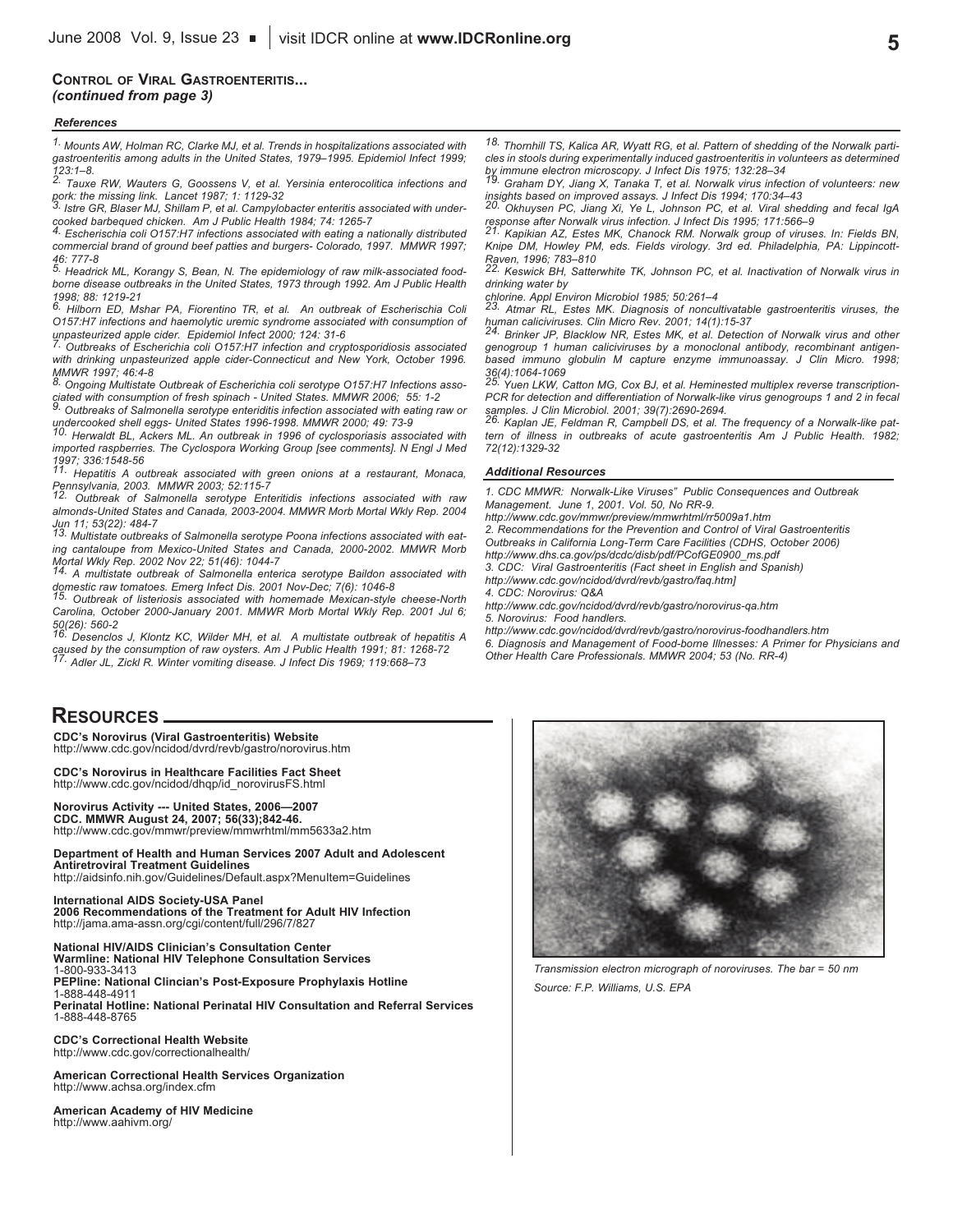# **Table 3:** Sample Case Log of Residents and Staff with Acute Gastrointestinal Illness

| Resident/Staff<br>identification |     |           |          | location | Resident/Staff<br>illness description<br>Laboratory test<br>date and results<br>(optional) |                    |                     |                |                  |              |  |                                |              |                        |              |                      |                   | Antiemetic              | Antibiotic |       |                         | illness outcomes        |                          |                       |                   |                          |
|----------------------------------|-----|-----------|----------|----------|--------------------------------------------------------------------------------------------|--------------------|---------------------|----------------|------------------|--------------|--|--------------------------------|--------------|------------------------|--------------|----------------------|-------------------|-------------------------|------------|-------|-------------------------|-------------------------|--------------------------|-----------------------|-------------------|--------------------------|
| Name                             | Age | Sex (M/F) | Building | Jnit     | Room # Bed Designation                                                                     | Date onset illness | Highest Temperature | Vomiting (Y/N) | Projectile (Y/N) | Nausea (Y/N) |  | Diarrhea (Y/N)<br>Watery (Y/N) | Bloody (Y/N) | Abdominal cramps (Y/N) | Chills (Y/N) | Date illness stopped | Stool PCR for NLV | Stool bacteria, culture | Stool O&P  | Other | Date Started/Date Ended | Date Started/Date Ended | Tx for dehydration (Y/N) | Hospitalization (Y/N) | Days Hospitalized | Died (Y/N, if yes, date) |
|                                  |     |           |          |          |                                                                                            |                    |                     |                |                  |              |  |                                |              |                        |              |                      |                   |                         |            |       |                         |                         |                          |                       |                   |                          |
|                                  |     |           |          |          |                                                                                            |                    |                     |                |                  |              |  |                                |              |                        |              |                      |                   |                         |            |       |                         |                         |                          |                       |                   |                          |
|                                  |     |           |          |          |                                                                                            |                    |                     |                |                  |              |  |                                |              |                        |              |                      |                   |                         |            |       |                         |                         |                          |                       |                   |                          |
|                                  |     |           |          |          |                                                                                            |                    |                     |                |                  |              |  |                                |              |                        |              |                      |                   |                         |            |       |                         |                         |                          |                       |                   |                          |
|                                  |     |           |          |          |                                                                                            |                    |                     |                |                  |              |  |                                |              |                        |              |                      |                   |                         |            |       |                         |                         |                          |                       |                   |                          |
|                                  |     |           |          |          |                                                                                            |                    |                     |                |                  |              |  |                                |              |                        |              |                      |                   |                         |            |       |                         |                         |                          |                       |                   |                          |
|                                  |     |           |          |          |                                                                                            |                    |                     |                |                  |              |  |                                |              |                        |              |                      |                   |                         |            |       |                         |                         |                          |                       |                   |                          |

Source: Recommendations for the Prevention and Control of Viral Gastroenteritis Outbreaks in California Long-Term Care Facilities (CDHS, October 2006).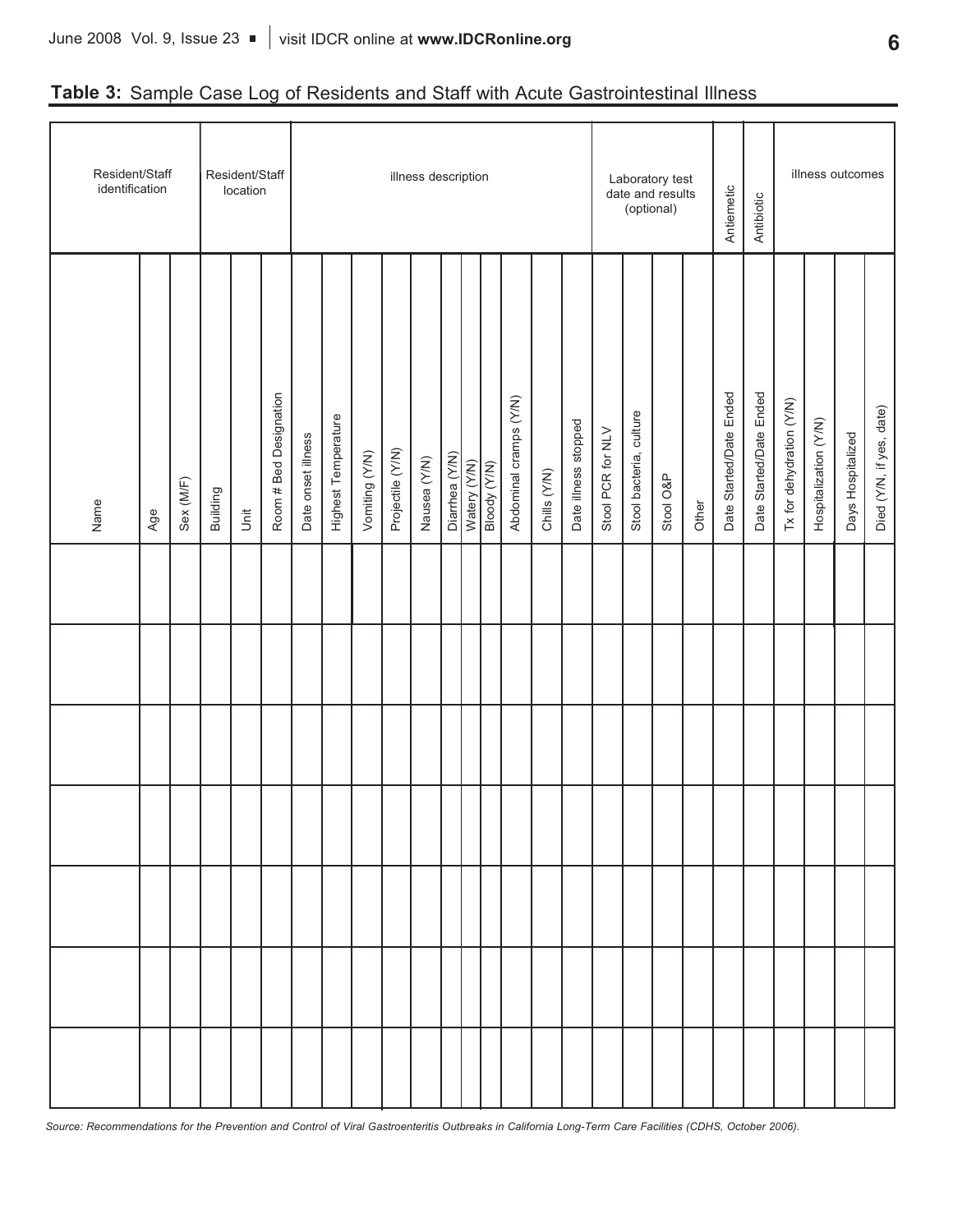# **101:** Preparation of Bleach Disinfectant Solutions

|                                                                                   |              | <b>Desired Chlorine Concentration</b>                      |                                                                                                                                                 |                                                           |  |  |  |  |  |  |
|-----------------------------------------------------------------------------------|--------------|------------------------------------------------------------|-------------------------------------------------------------------------------------------------------------------------------------------------|-----------------------------------------------------------|--|--|--|--|--|--|
|                                                                                   |              | 500 ppm (0.05%)                                            | 1000 ppm (0.1%)                                                                                                                                 | 1000 ppm (0.5%)                                           |  |  |  |  |  |  |
| Dilutions of standard (5.25%)<br>bleach prepared fresh for use<br>within 24 hours | Bleach/water | 1:100                                                      | 1:50                                                                                                                                            | 1:10                                                      |  |  |  |  |  |  |
|                                                                                   | Preparation  | 2 1/2 tablespoons (1/6 cup)<br>bleach in a gallon of water | 5 tablespoons (1/3 cup)<br>bleach in a gallon of water                                                                                          | 25 tablespoon (1 2/3 cup)<br>bleach in a gallon of water  |  |  |  |  |  |  |
| Dilutions of standard (5.25%)<br>bleach prepared fresh for use<br>within 24 hours | Bleach/water | 1:50                                                       | 1:25                                                                                                                                            | 1:5                                                       |  |  |  |  |  |  |
|                                                                                   | Preparation  | 5 tablespoons (1/3 cup)<br>bleach in a gallon of water     | 10 tablespoons (2/3 cup)<br>bleach in a gallon of water                                                                                         | 50 tablespoons (3 1/3 cup)<br>bleach in a gallon of water |  |  |  |  |  |  |
| chlorine.                                                                         |              |                                                            | "Ultra" concentrations of bleach contain 6-7.35% hypochlorite and are not recommended to avoid producing higher than intended concentrations of |                                                           |  |  |  |  |  |  |

# **NEWS AND LITERATURE REVIEWS**

**48-Week raltegravir Data Confirm Salvage Safety, Potency, and Tolerability**

Raltegravir (Isentress) is the first FDA approved medication in a new class of HIV drugs called integrase inhibitors. raltegravir is approved for use in combination with other agents in patients who have developed resistan

The efficacy and safety of raltegravir is being evaluated in two ongoing phase III, randomized, double-blind, placebo-controlled trials (BENCHMRK <sup>1</sup> and 2). At entry, all patients were failing treatment and demonstrated resistance to three classes of antiretroviral therapy. The 3 primary endpoints for both studies are changes in CD4 count from baseline, percentage of participants with viral load reduction to <400 copies/ml, and percentage of participants with viral load reduction to <50 copies/ml.

Interim analyses at 16 and 24 weeks demonstrated that raltegravir pro-<br>duced superior efficacy compared with placebo in all 3 endpoints.<br>Approximately 75% of study participants experienced a decrease in HIV<br>viral load to

More recently, combined 48 week data from BENCHMRK 1 and 2 was<br>presented at the 15th Conference on Retroviruses and Opportunistic<br>Infections (CROI) (Cooper et al, poster #788). The 48 week data demon-<br>strated that the resp

Of note, approximately 45% of patients who had no other active agents in<br>the optimized background therapy (as assessed by genotype and pheno-<br>type) maintained <50 copies/ml at 48 weeks. Although this response in<br>highly res

Data was also presented at CROI regarding the substitution of raltegravir<br>for efuvirtide (Fuzeon) in patients who have an undetectable viral load.<br>(Harris et al, Abstr. 99). Although this study involved only 29 patients wi

*Mascolini, Mark. 15th Conference on Retroviruses and Opportunistic Infections, Boston, February 3-6 2008.*

#### **California Governor Requests \$7 Billion for Prison Health Care**

In 2001, <sup>a</sup> class action law suit was brought against the State of California over the quality of medical care in the state's 33-prison system. The court found that the care was <sup>a</sup> violation of the Eighth Amendment of the U.S. Constitution, which forbids cruel and unusual punishment of the incarcer- ated.

The state settled the suit in 2002, agreeing to a range of remedies that would bring prison medical care in line with constitutional standards. However, the court ruled that the state failed to comply with the settlement,

In his 2008/2009 budget, California Governor Arnold Schwarzenegger<br>has requested an additional  $$7$  billion for building and upgrading prison<br>medical and mental health care facilities. Most of the  $$7$  billion<br>Schwarzeneg

"Medical facilities, when they exist at all, are in an abysmal state of disre- pair. Basic medical equipment is often not available," CDCR Receiver Clarke Kelso said in a strategic plan he released last month. "Indeed, it is a misnomer to call the existing chaos a 'medical delivery system'—it is more an act of desperation than a system.

*Don Thompson. Associated Press Writer; San Jose Mercury News; California Prison Health Care Receivership Corp, http://www.cprinc.org/about.htm*

#### **Trials of NIH HIV Vaccine Candidate Scaled Down After Failure of Merck Vaccine**

In September 2007, Merck abruptly halted a large-scale clinical trial of its candidate HIV vaccine after initial analysis suggested that the vaccine not only failed to prevent HIV infection in participants or delay the virus's progression to AIDS, but might have made some participants more suscep-Subsequently, the NIH has announced that it will significantly scale down its trials of the PAVE-100 HIV vaccine from the original proposal.

The vaccine candidate uses a combination of the cold virus adenovirus-5<br>and DNA in order to stimulate cells to produce proteins that will generate<br>an immune response against HIV. Merck researchers found that individ-<br>uals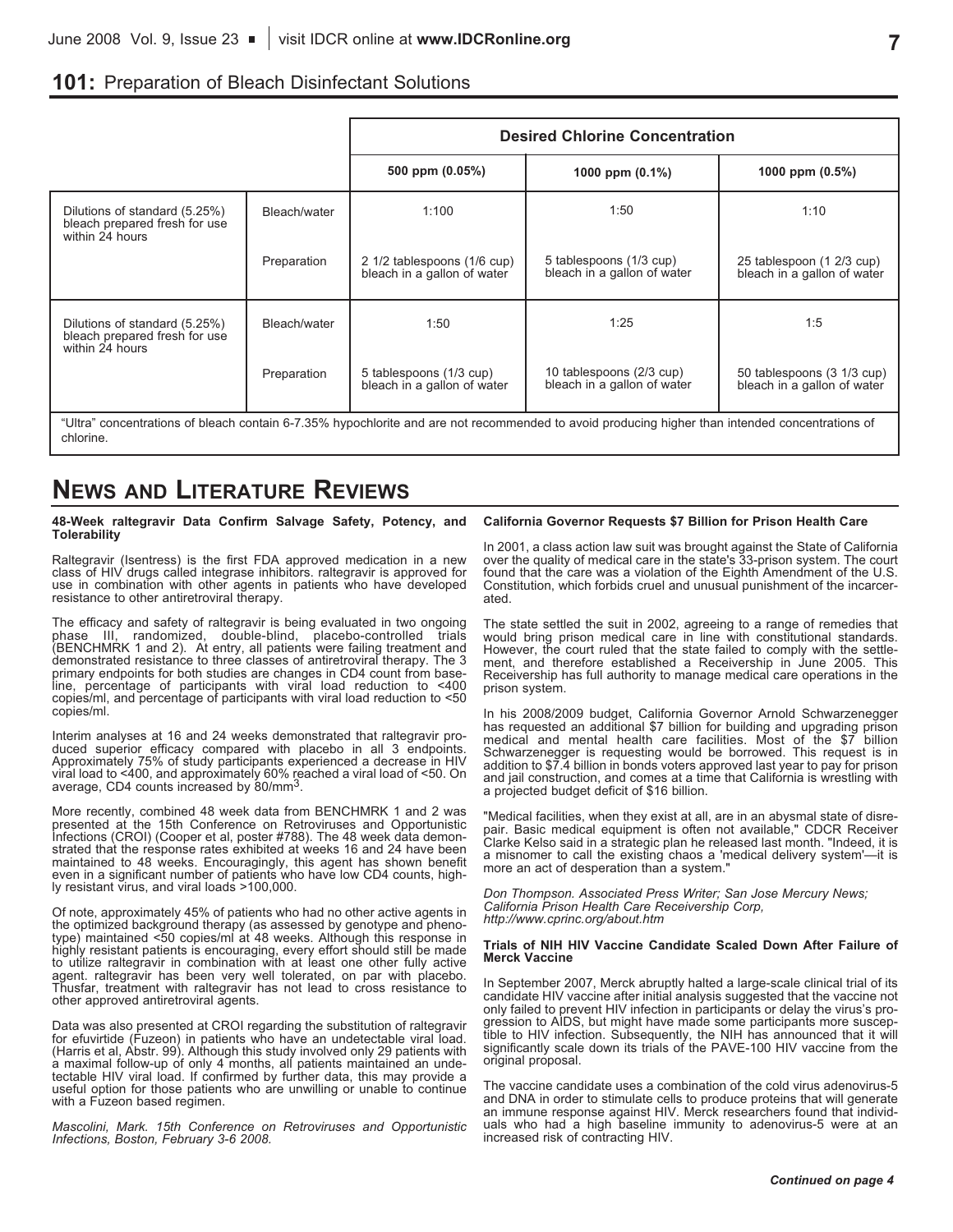# **SAVE THE**

**2008 National Health Care for the Homeless Conference and Policy Symposium** Phoenix, AZ Country: United States June 11-14, 2008 Visit: http://www.nhchc.org/2008 conference/2008conference.html

### **Tuberculosis Intensive - Seattle**

Seattle, WA June 19-20, 2008 Visit: http://www.nationaltbcenter .edu/training/tb\_intensive.cfm

#### **2008 Viral Hepatitis Health**

**Leadership Summit** Baltimore, MD June 20, 2008 Visit: http://www.hepfi.org/

#### **TB Nurse Case Management**

Albuquerque, NM July 22-23, 2008 Visit: http://www.heartlandntbc.org/ training.asp

#### **XVII International AIDS Conference (AIDS 2008)**

Centro Banamex Convention and Business Centre M\_xico City, M\_xico August 3-8, 2008 Visit: http://www.aids2008.org/

#### **American Correctional Association - 138th Congress of Correction**

New Orleans, Louisiana August 8-13, 2008 Visit: http://www.aca.org/ conferences/summer08/home.asp

#### **The 48th Annual ICAAC/IDSA 46th Annual Meeting**

Washington, DC October 25-28, 2008 Visit: http://www.icaacidsa2008.org/

#### **Correctional Mental Health**

**Seminar** Las Vegas, NV July 13-14, 2008 Visit: http://www.ncchc.org/education /mental/index.html

#### **National Conference on Correctional Health Care**

Chicago, IL October 18-22, 2008 Visit: http://www.ncchc.org/education /national2008.html

#### **Trials of NIH HIV Vaccine Candidate Scaled Down After Failure of Merck Vaccine...** *(continued from page 3)*

**DATES** Anthony Fauci, director of NIH's National Institute of Allergy and Infectious Diseases, has announced that future trials of the candidate vaccine will not include anyone who has a high immunity to the cold adenovirus-5, so as to minimize risk of HIV-infection to the trial's participants. As part of the scale down, the trial will only include 2,000 participants from Africa and the U.S., a marked decrease from the original 8,500 planned participants. The trial will require that male participants be circumcised, a practice that has recently been found to reduce risk of HIVinfection in men.

> The International AIDS Vaccine Initiative, however, has announced plans to withdraw from the planned trials. The group had intended to enroll 1,000 African participants in the trial, but has stated that the new trial is "a safety unknown" given the general lack of "clear understanding of why" the Merck vaccine candidate failed. Similarly, many researchers have questioned new HIV vaccine trials in the wake of the unanticipated failure of the Merck vaccine.

> Kaiser Daily HIV/AIDS Report. Trials of NIH HIV Vaccine Candidate Scaled Down After Failure of Merck. March *25, 2008. http://www.kaisernetwork.org/Daily\_reports/rep\_index.cfm?DR\_ID=51109*

#### **HPV in Heterosexuals, Prevalence and Factors Associated with Anal Lesions Mediated by HPV in Men with HIV/AIDS**

Researchers at the University Hospital in Pemambuco, Brazil are investigating the relationship between human papillomavirus and anal lesions in men who are HIV-positive. Such co-infections with HIV and HPV are relatively widespread, as both are transmitted through sexual contact. Persons who are co-inected with these viruses stand a greater likelihood of having premalignant and malignant anogenital lesions due to HIV's compromising effect on the immune system. While antiretroviral therapy has been effective in reducing the prevalence of opportunistic infections in persons infected with HIV, such treatment has had little effect in preventing anogenital lesions.

In response to a lack of information in this field, researchers in northern Brazil developed a study population of sixty HIV-positive men who, on average, had been living with HIV-infection for 6.8 years. Approximately 88% the men had been on highly active antiretroviral therapy for over six years. 43.3% of the study's participants were<br>homosexual, while heterosexuals comprised 41.7% of the patients. The remaining 15.0% of the patients ident participants submitted to a series of diagnostic tests for anogenital lesions.

Anal lesions were found in 16.7% of patients according to anal cytology, 35.0% according to anoscopy under col-<br>poscopic vision, and 23.3% according to anal biopsy. Over 85% of patients with abnormal histology were homo-<br>s

The results of this study call in to question the use of anal cytology as the sole screening test for anal lesions.<br>Researchers suggest that the screening process also include anoscopy under colposcopic vision and biopsy a

HPV in Heterosexuals. Prevalence and factors associated with anal lesions mediated by human papillomavirus<br>in men with HIV/AIDS. H R Lacerda and R R Barros. International Journal of STD & AIDS 2008;19:192-96.

#### **Is Jail Screening Associated With a Decrease in Chlamydia Positivity among Females Seeking Health Services at Community Clinics? San Francisco, 1997-2004**

San Francisco's Jail Health Services has partnered with the Center for Disease Control and Prevention's Epidemic Intelligence Service in order to research how chlamydia screening and treatment programs in jails would impac

Although chlamydia can lead to long-term health problems in women, including infertility and pelvic inflammatory disease, the infection is generally asymptomatic and can go undetected if a patient is not tested for it. Lik decrease chlamydia positivity in the neighborhoods where a substantial number of persons in jail usually reside.

In order to determine the impact of chlamydia screenings in jail on neighborhoods in San Francisco, researchers<br>compared jail screening rates by neighborhood from 1997 to 2004 to chlamydia positivity in two neighborhood health clinics. Approximately 45% of eligible males and 38% of eligible females entering jail during the eight year<br>evaluation period were tested for chlamydia, resulting in 6.1% positivity in males and 7.3% positivity am females. Of those inmates who tested positive for chlamydia, an estimated 81% were known to have received treatment for their infection. Testing for chlamydia was conducted at health Clinics O and S among females aged<br>15 to 25 years. Females tested at Clinic S were predominantly black and patients tended to reside in neighborhoods with jail testing density. In contrast, only a small percent of females tested at Clinic O were black and from<br>neighborhoods with high jail testing density.

Chlamydia positivity at Clinic S decreased significantly over the evaluation period, from 16.1% in 1997 to 7.8% in 2004. In contrast, positivity remained constant at 4.7% in patients at Clinic O.

These results demonstrate that chlamydia screening in jail can have a significant impact on chlamydia positivity in the outside community. Moreover, chlamydia screening was widely accepted amongst persons entering jail<br>and the vast majority of those who tested positive were able to be treated, despite the short length of jail stays.<br>

Is Jail Screening Associated With a Decrease in Chlamydia Positivity among Females Seeking Health Services<br>at Community Clinics? – San Francisco, 1997-2004. Barry, P et al. Sexually Transmitted Diseases. 2008;35(12).

*Compiled by Christine Devore*